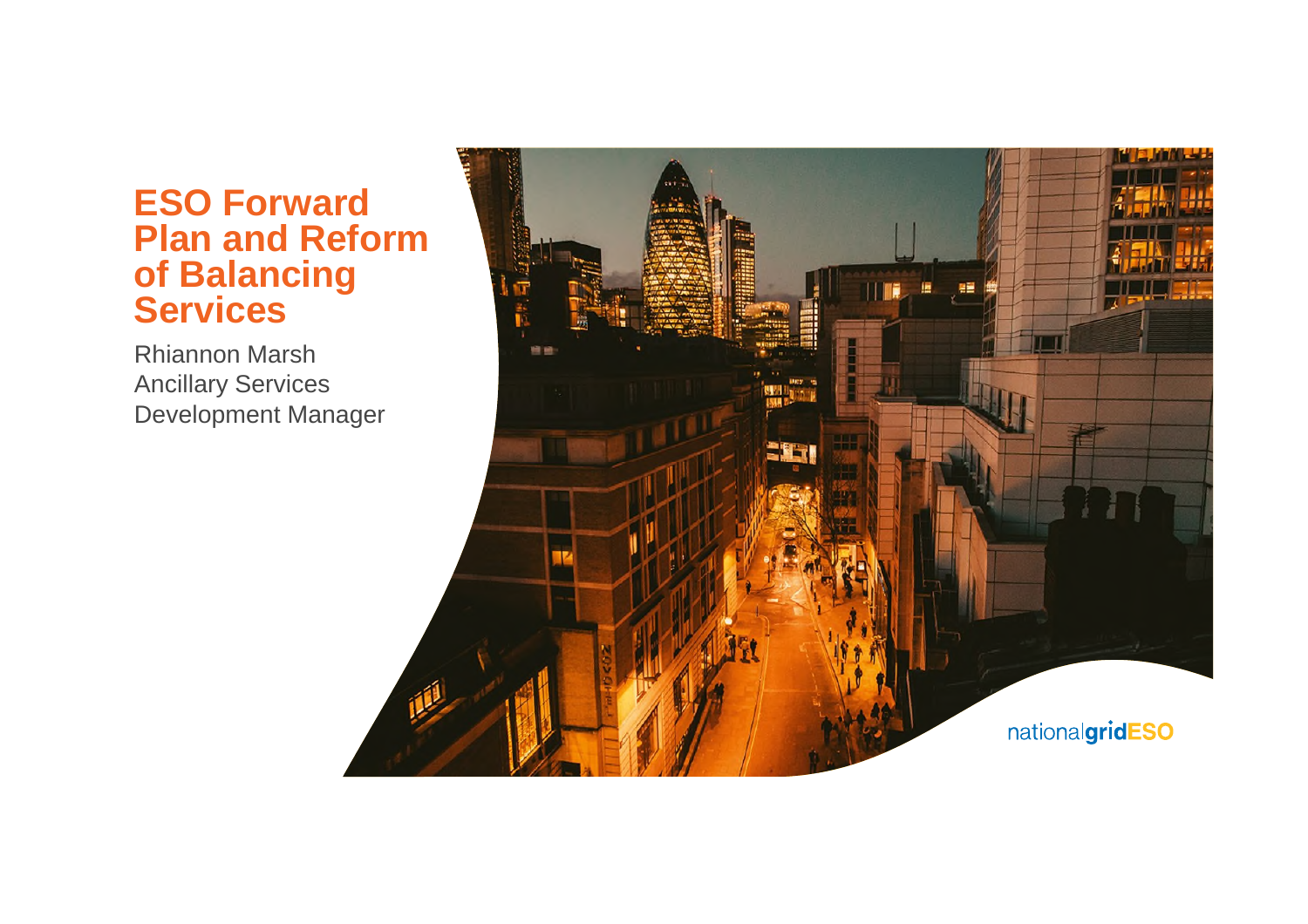# **ESO Forward Plan**



...thinks across networks, plays a more active part in the energy system and helps to shape frameworks for markets ... transparent in our decisions and actions and promote increased use of markets... ... continue to run the electricity system safely, securely, sustainably and efficiently.

### Our vision delivered through 4 roles

70+ deliverables across 7 principles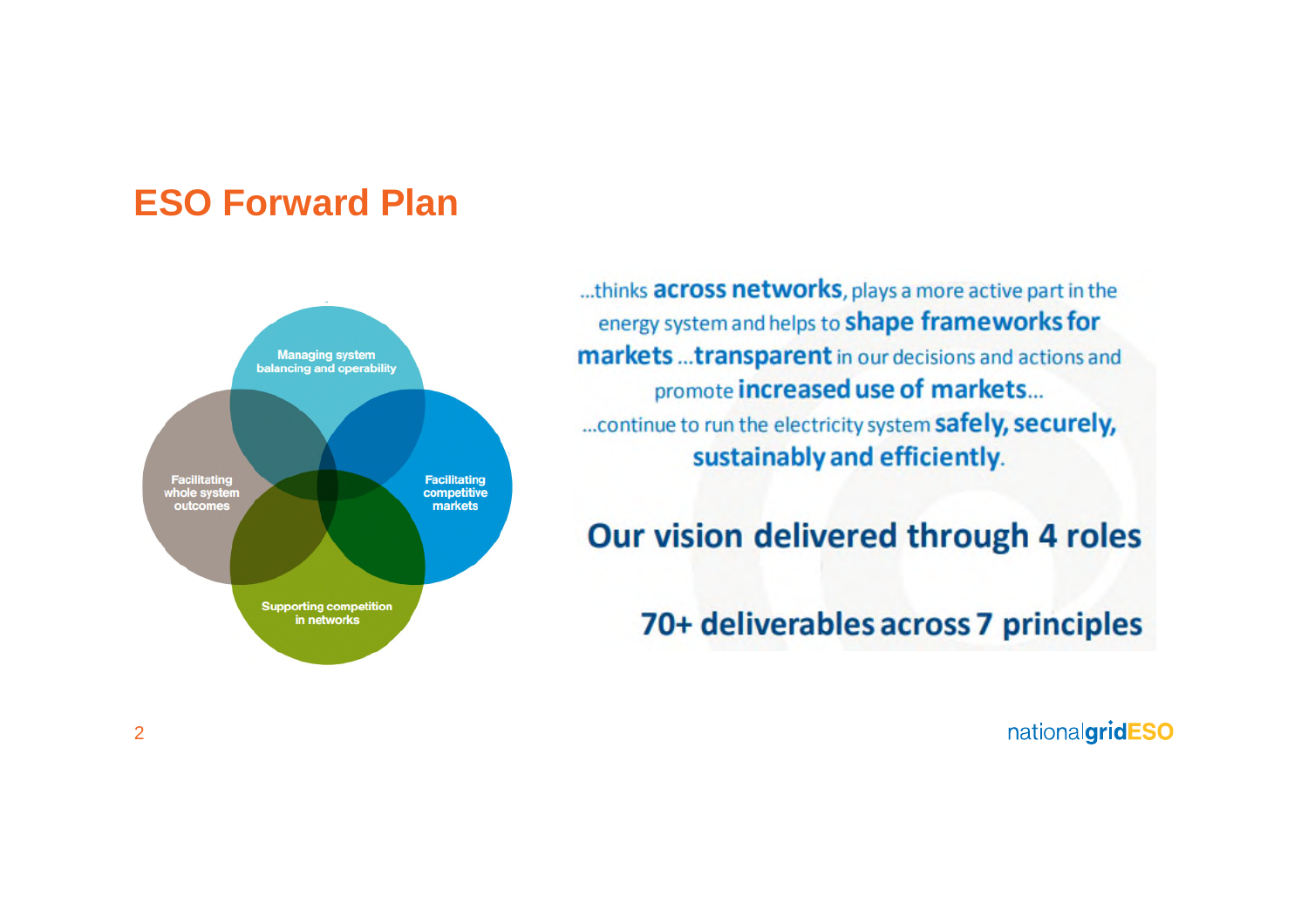### **Principle 3: removing barriers and creating equitable markets for balancing services**

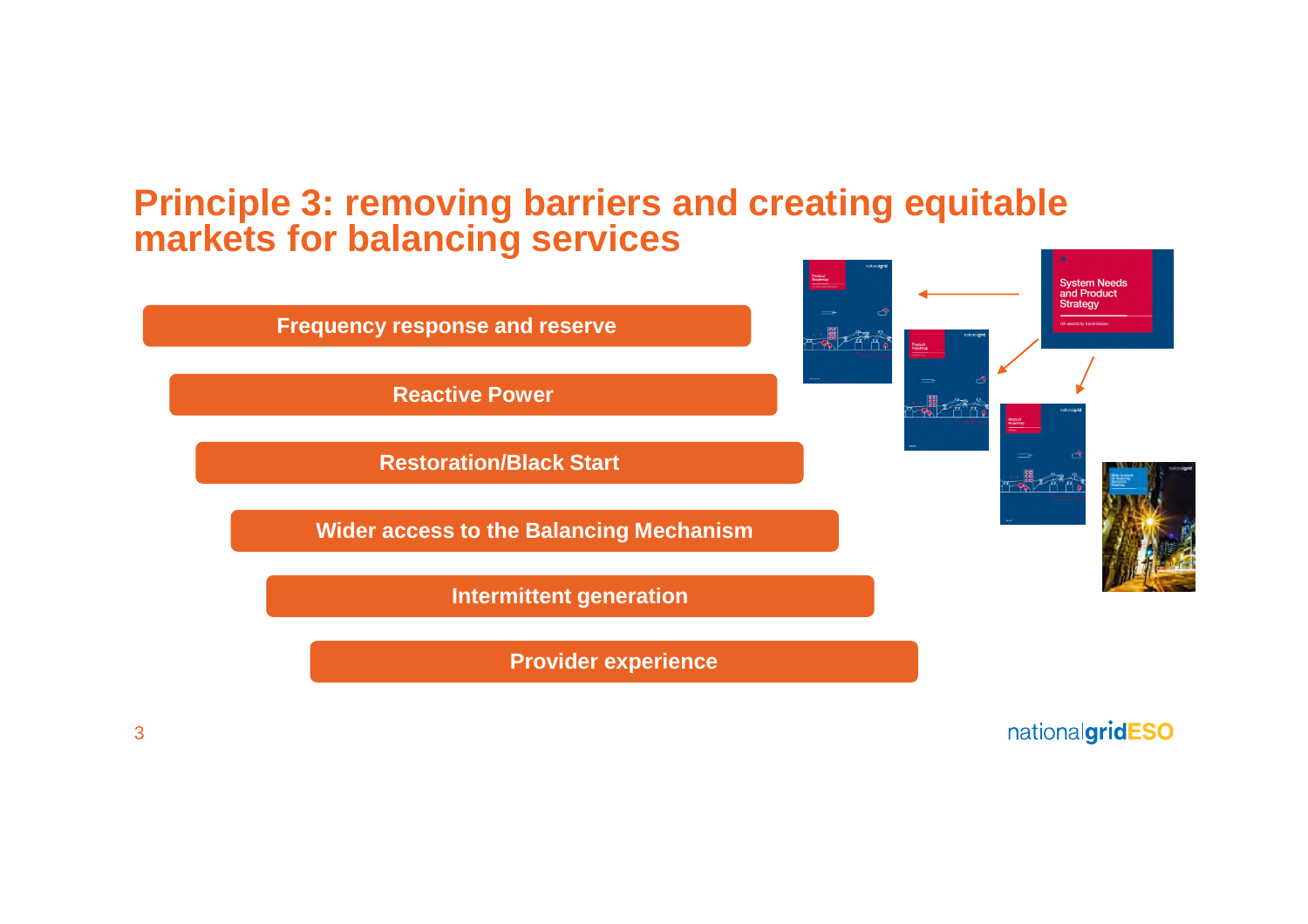### **Frequency response and reserve**



4

End of Forward Plan 18/19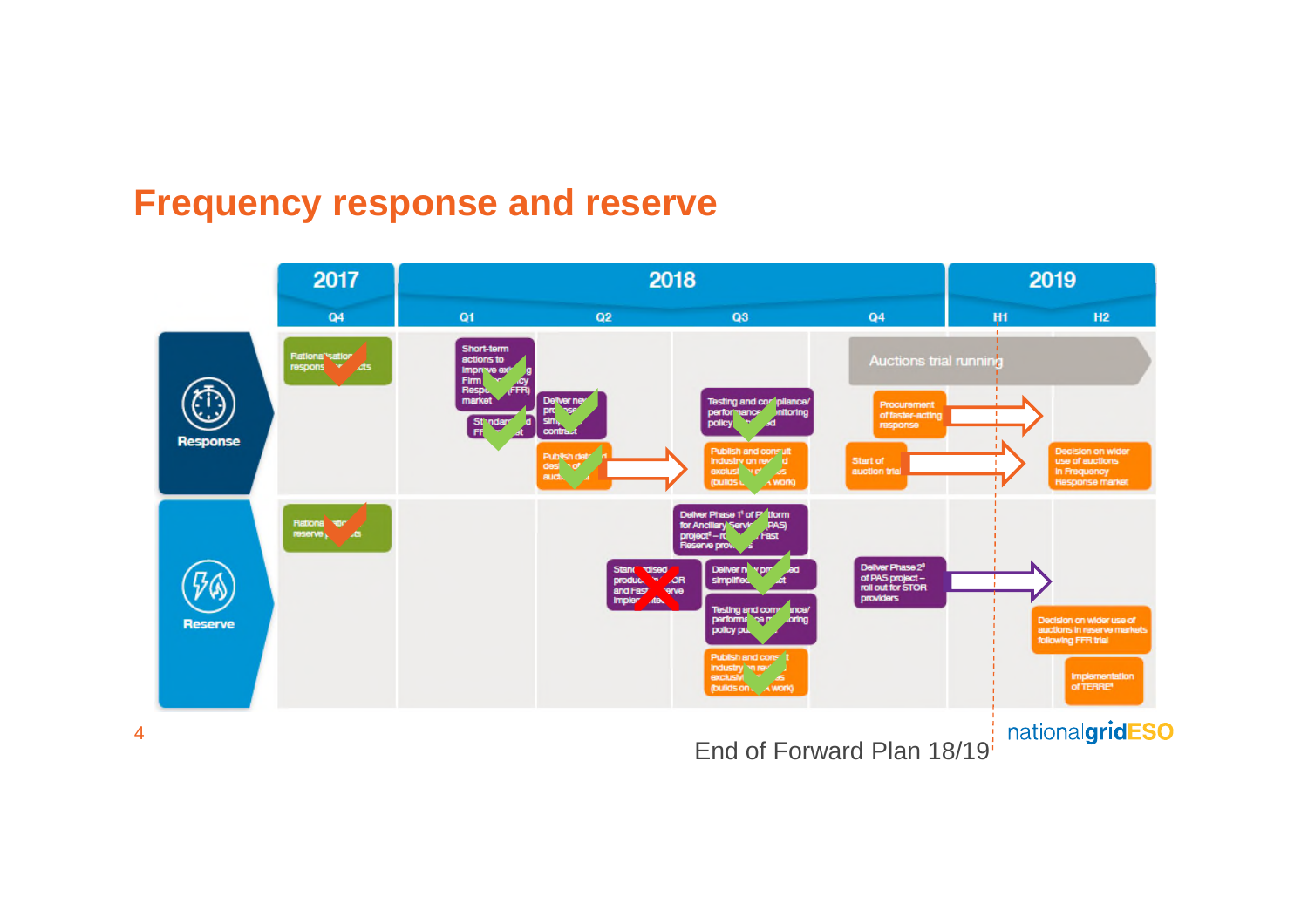# **Frequency response and reserve**

**Weekly frequency response auction trial**

- Phase  $1 25$ <sup>th</sup> April 2019
- Phase 2 September 2019

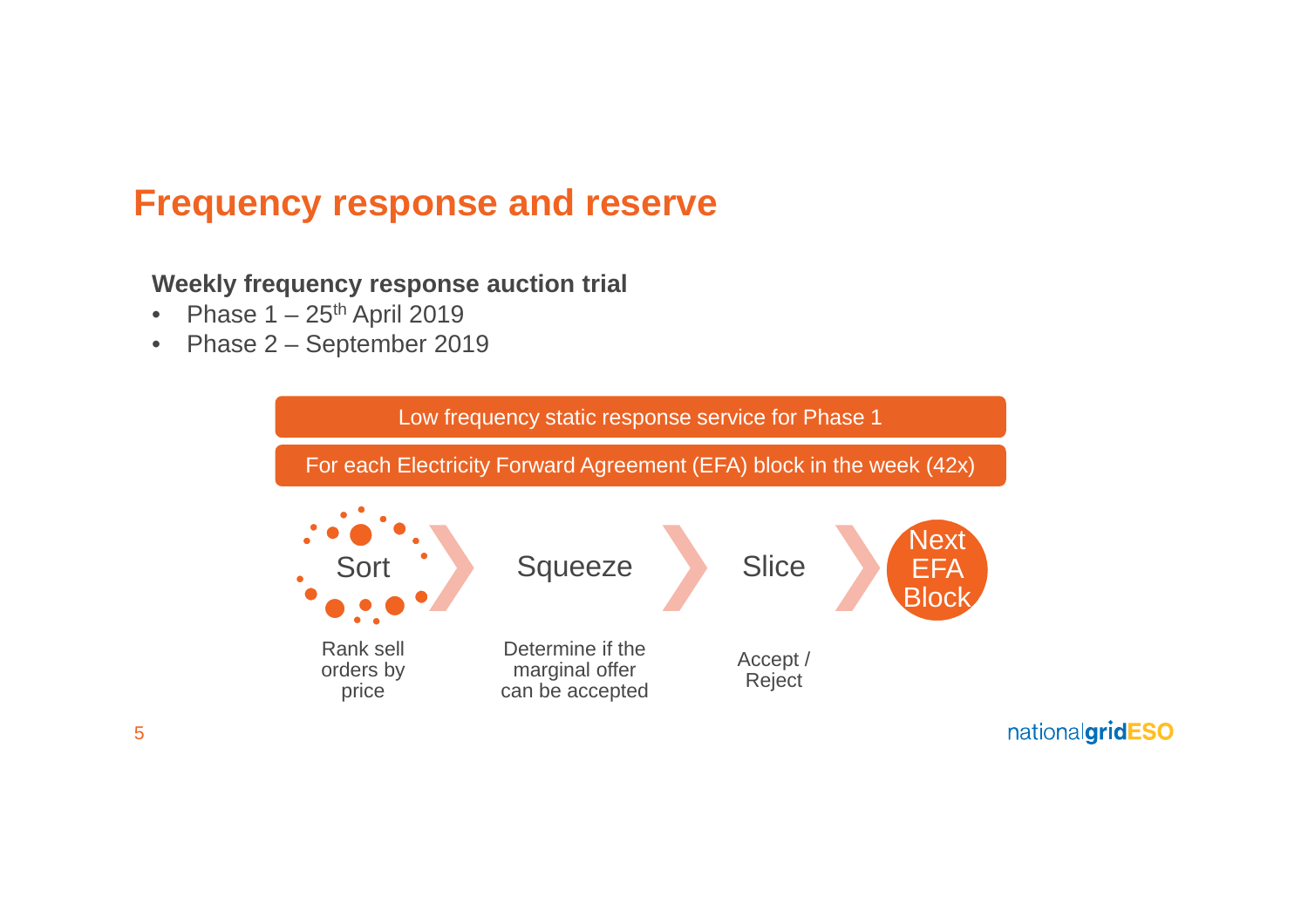#### **Reactive power**

#### Figure 0.1

Roadmap of actions

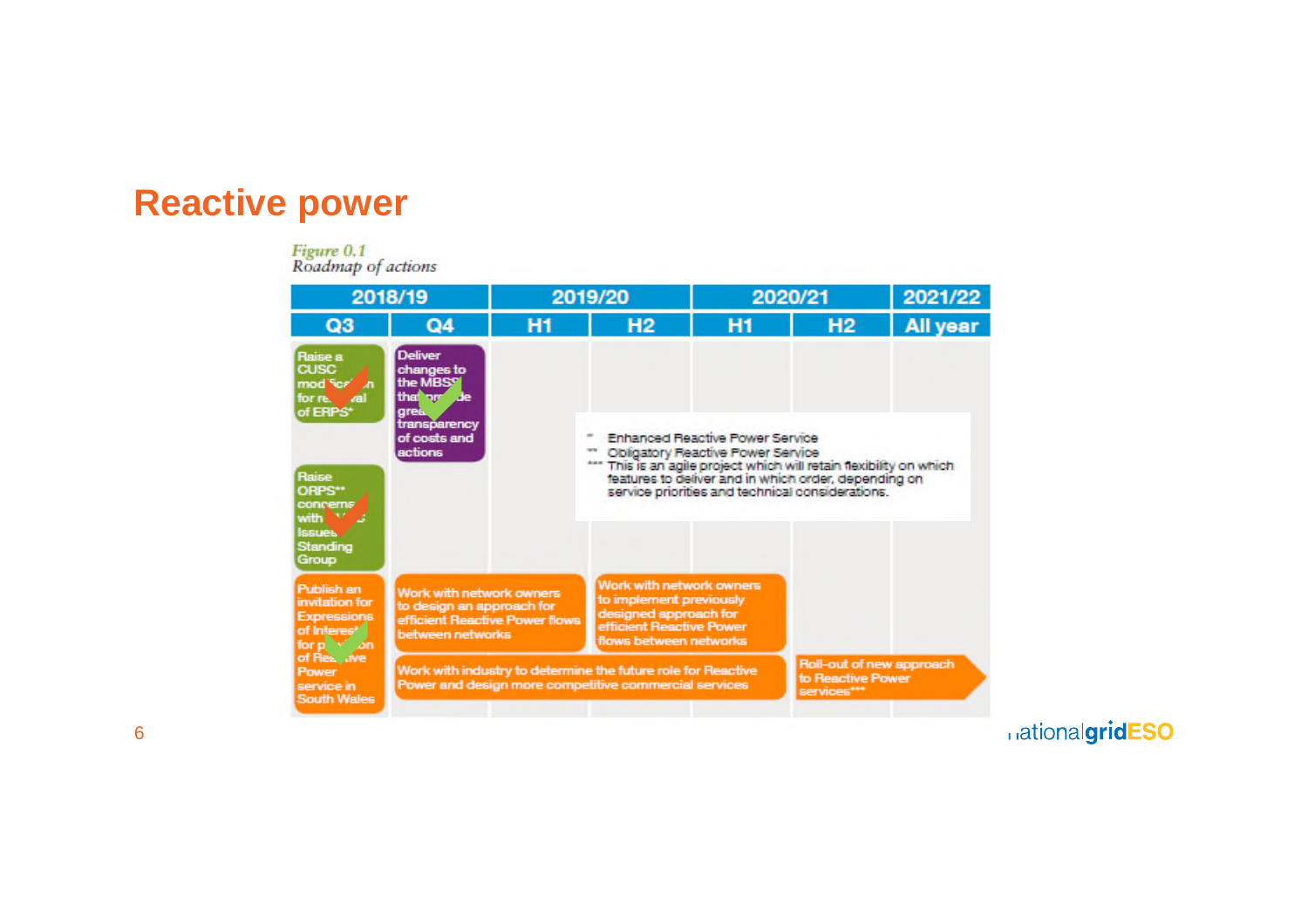# **Reactive – Future Work**

| Communicate reactive power<br>requirements & historic spend                                                              | Per region, to be clear about what we need in short, medium<br>and long term and confidence levels of requirements, alongside<br>historic voltage costs to increase transparency of spend on<br>voltage actions.     | Q2 2019-20                 |
|--------------------------------------------------------------------------------------------------------------------------|----------------------------------------------------------------------------------------------------------------------------------------------------------------------------------------------------------------------|----------------------------|
| Implement approach for efficient<br>reactive power flows between networks                                                | Having worked with network<br>owners to design a whole system approach to managing<br>reactive<br>power flows between networks, implement that approach.                                                             | Q2 2020-21                 |
| Work with industry to determine future<br>role for reactive power and design more<br>competitive reactive power services | Industry engagement through webinars, consultations and<br>workshops as appropriate, to explore options to improve<br>reactive power services and refines these to arrive at an<br>approach that can be implemented. | $Q42018-19-$<br>Q2 2020-21 |
| Commence implementation plan to<br>enable rollout new approach to<br>competitive reactive power services                 | Improved reactive power service<br>that promotes competition where possible and enables<br>economic and efficient procurement.                                                                                       | $\overline{Q}3$<br>2020-21 |
| <b>Power Potential trial with UK Power</b><br><b>Networks (UKPN)</b>                                                     | Innovation project in partnership with UKPN aiming to create<br>a new reactive power market for DER and generate additional<br>capacity on the network.                                                              | $Q2 - Q4 2019 - 20$        |
| <b>Review learning from Power Potential</b>                                                                              | Learnings to inform whether to procure reactive power services<br>from DER and if so, how to do so in partnership with DNOs.                                                                                         | Q4 2019-20                 |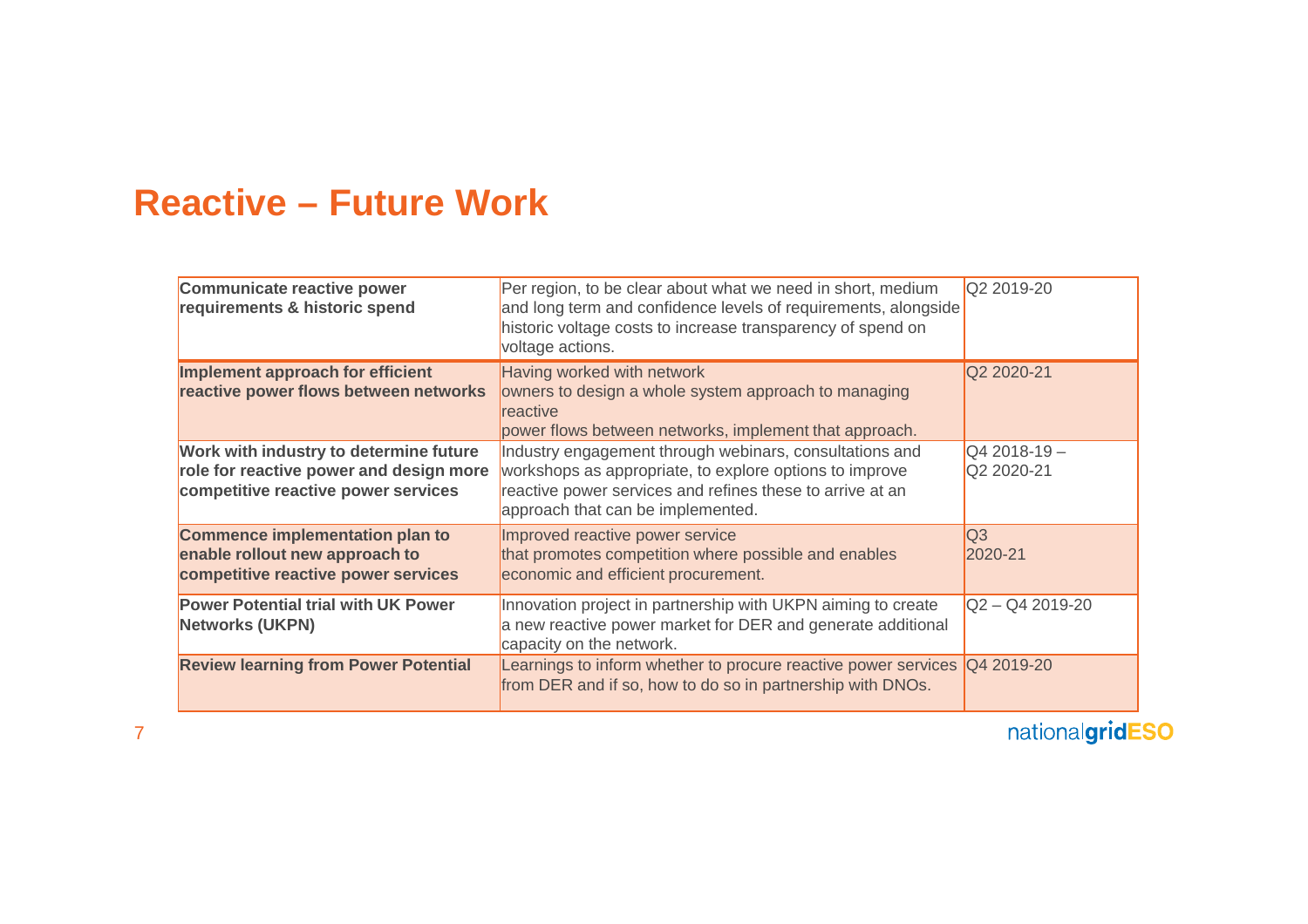## **Restoration**

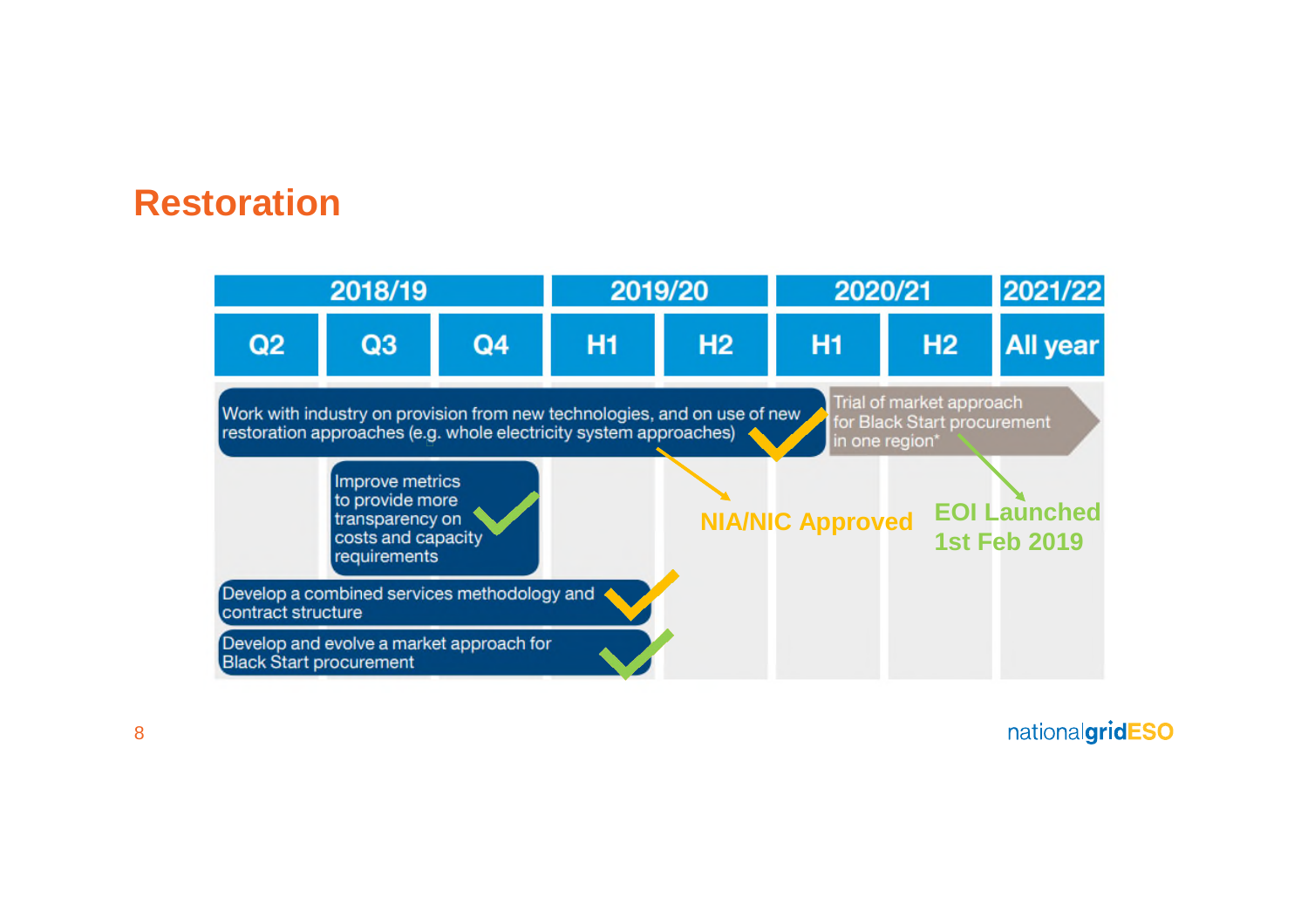### **Wider access the Balancing Mechanism (BM)**

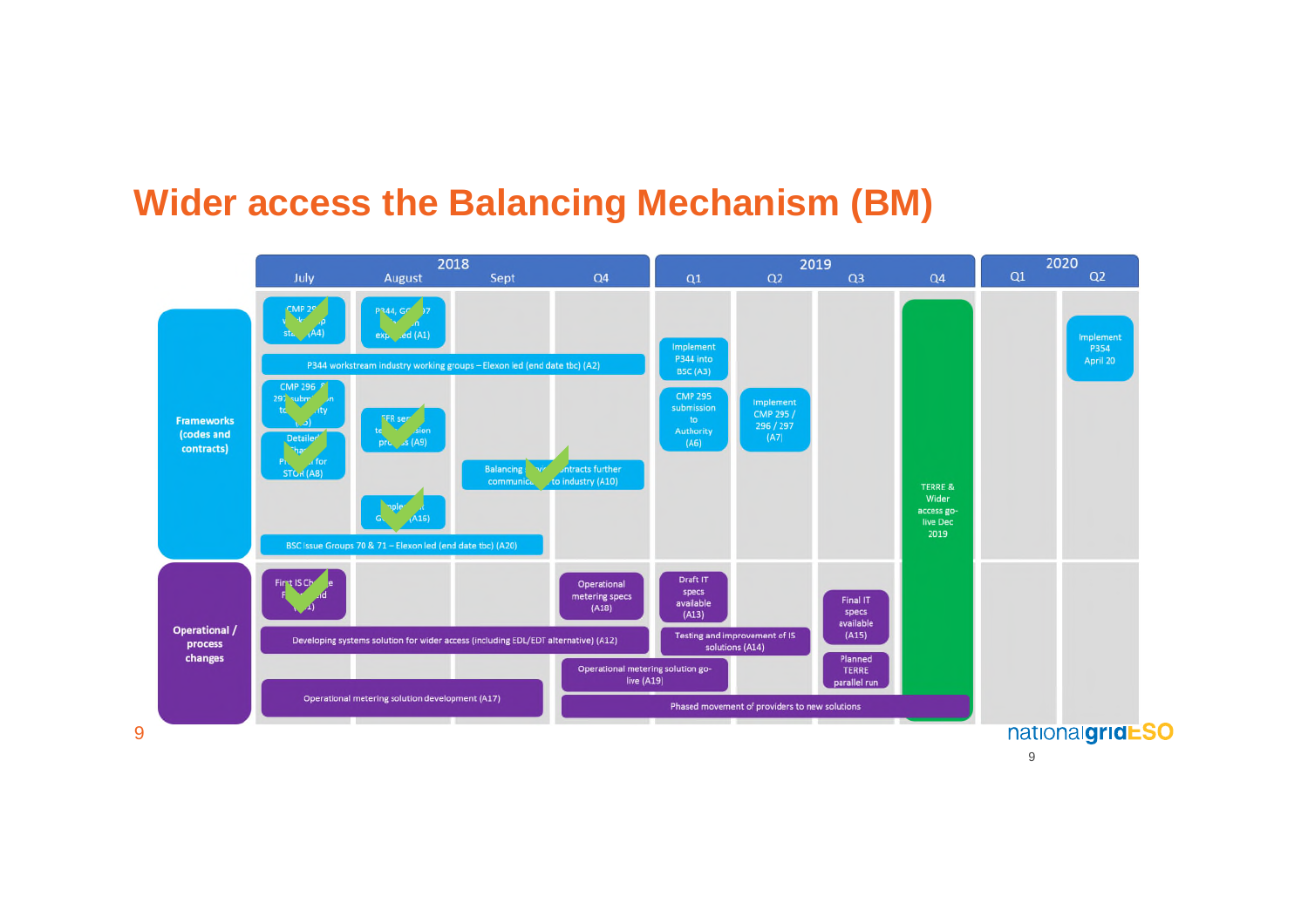# **Intermittent Generation**

| Raise code modification to apply<br><b>Power Available consistently across</b><br>technical & commercial codes | Power Available, Maximum Export Limit (MEL) and<br>De-Load need consistent application across<br>technical and commercial codes to facilitate<br>accurate settlement and imbalance reporting | Q1 2019-20 |
|----------------------------------------------------------------------------------------------------------------|----------------------------------------------------------------------------------------------------------------------------------------------------------------------------------------------|------------|
| <b>Publish Power Park Module signal</b><br>best practice guide                                                 | <b>Functional description of best practise for Power</b><br>Park Modules submitting Power Available to<br>supplement technical codes                                                         | Q2 2019-20 |
| <b>Deliver Power Available integration</b><br>phase 1                                                          | Integration of Power Available into energy<br>calculations to improve control room visibility of<br>Power Park Modules returning from BOAs and high-<br>wind shutdown                        | Q3 2019-20 |
| <b>Publish wider strategy on flexibility</b><br>from intermittent generation                                   | Long-term vision and next steps for increasing<br>flexibility from intermittent generation                                                                                                   | Q4 2019-20 |
| <b>Deliver Power Available integration</b><br>phase 2a                                                         | Integrate Power Available into settlement and real-<br>time response calculations to facilitate use of wind<br>units for Mandatory Frequency Response (MFR)                                  | Q4 2019-20 |
| <b>Deliver Power Available integration</b><br>phase 2b                                                         | Improve wind forecasting and response optimisation<br>by blending Power Available with wind forecasts<br>close to real-time.                                                                 | Q3 2020-21 |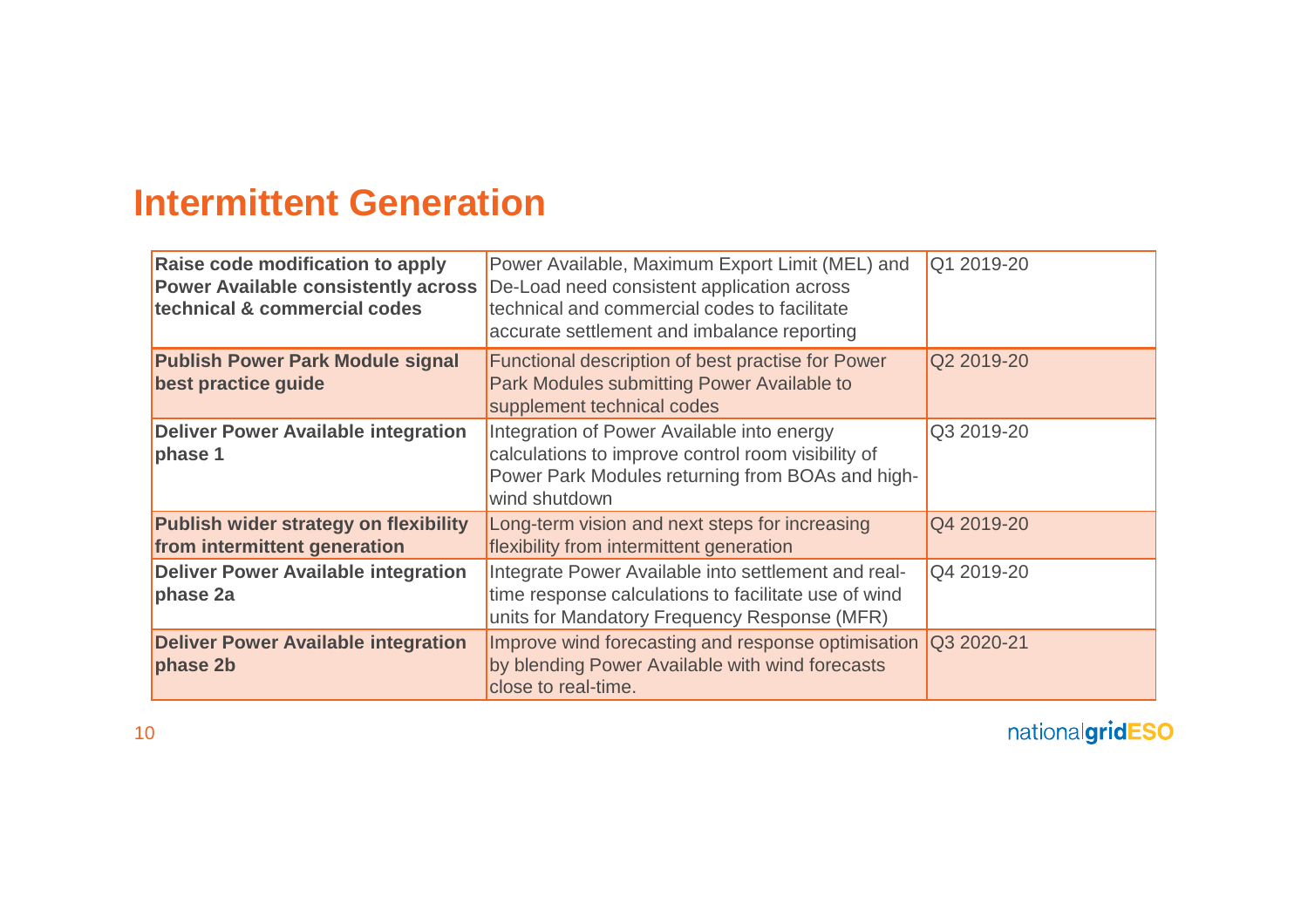# **Provider experience**

#### **What we set out to achieve – being a better buyer**

- Deliver **a great provider experience for a diverse set of businesses**
- Make it easier for National Grid ESO as the buyer and providers as the seller, while **reducing balancing costs, fostering innovation and competition**

#### **Understand the end to end experience for providers and how we can improve it**

- Mapped end-to-end experience
- Engagement with colleagues and providers to provide insights

#### **Deliverables align to ESO Forward Plan incentives**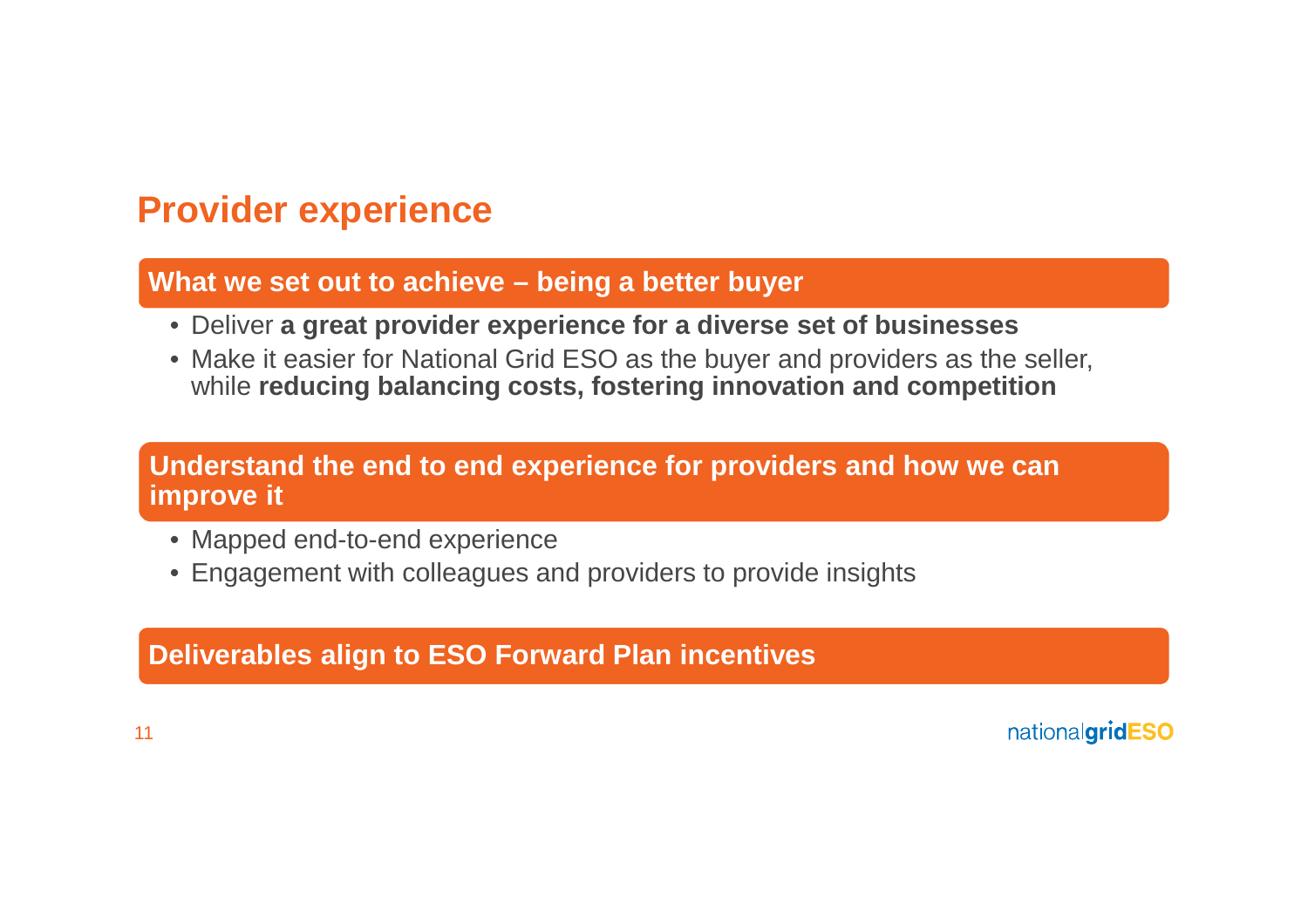# **Provider experience - key deliverables from insights**

**Balancing Services Guide √** 

• One stop shop, signposting

Open innovation environment √

Feedback at key moments of the Provider Journey

- Onboarding  $\checkmark$  continue to refine
- Tendering  $\checkmark$  continue to refine
- Contract start under development June 2019
- Query management under development June 2019

#### Calendar of events √

#### **Future work:**

- Provider portal
- Ongoing surveying to inform performance benchmarks







12